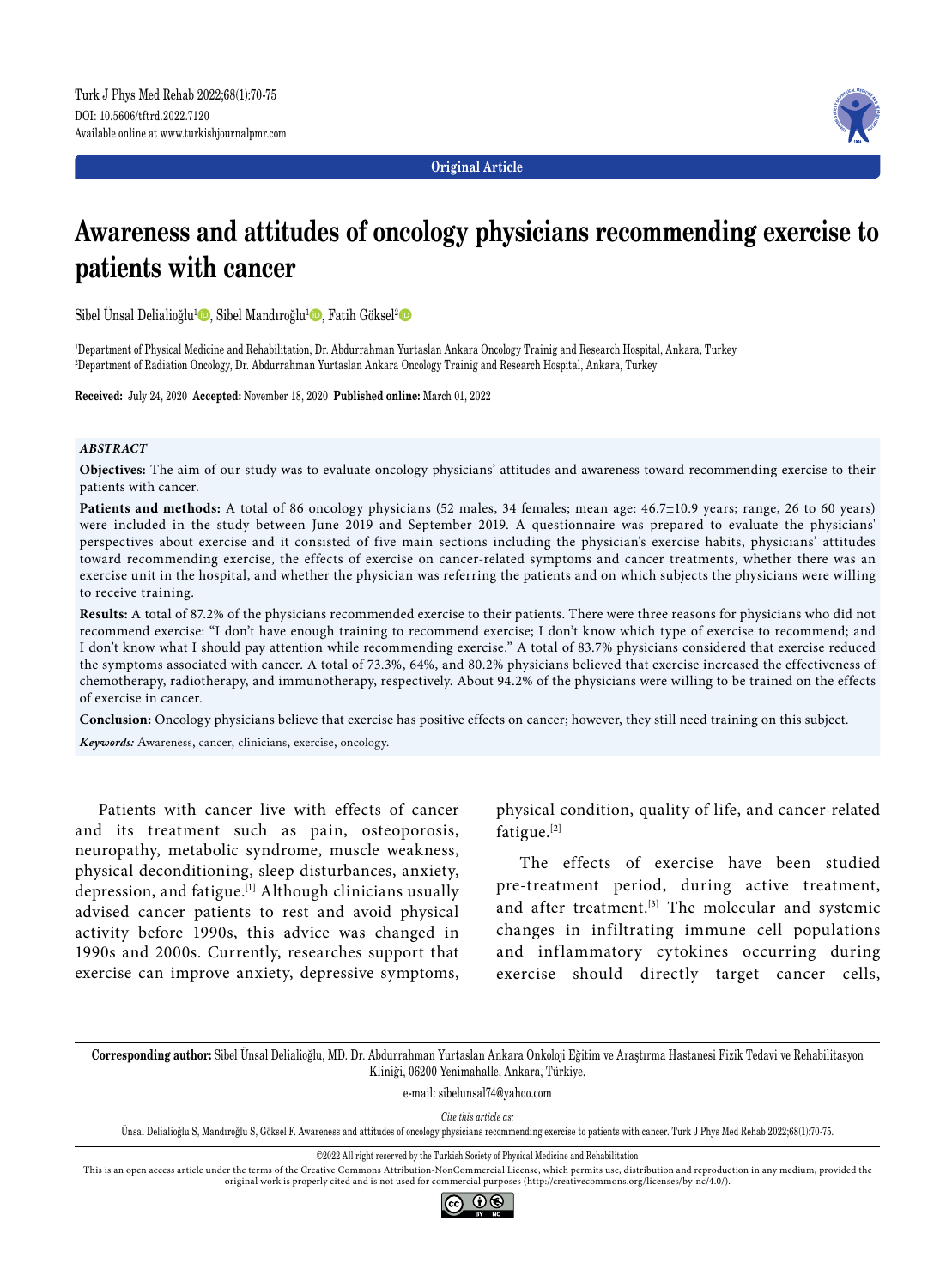controlling their initiation, and progression.[4] Data from preclinical experiments have demonstrated that exercise can directly inhibit tumor growth in rodent models and it is also an adjunct therapy in cancer treatment.[3] Patients with cancer who exercise regularly have a lower relative risk of cancer mortality and cancer recurrence, and they also have fewer and/or less severe treatment-related adverse effects.<sup>[5]</sup> Patients with breast and colon cancer who exercise have a notable (50%) amelioration in survival rates.<sup>[6]</sup>

Resistance and aerobic exercise training enhance quality of life and cardiopulmonary endurance of patients with cancer during and after treatment.[7,8] Cardiotoxic effects of doxorubicin and trastuzumab can be avoided by aerobic exercise, and cardiopulmonary endurance may increase.[6] Researches recommend that physical activity is associated with a lower mortality rate in survivors of breast, colon, and prostate cancer.<sup>[9,10]</sup> In a systematic review, the dynamic, moderate, and high-frequency exercise provided the most positive effects in subjective and objective parameters in breast cancer-related lymphedema patients.[11]

The American College of Sports Medicine (ACSM) recommends to avoid inactivity, return to normal daily activities as quickly as possible after surgery, and continue these activities as much as possible during any adjuvant treatment for cancer survivors.<sup>[2]</sup> It has been also suggested that physical activity should be an integral and continuous part of care for all cancer survivors in physical activity guidelines.[2] Oncology care professionals play an important role in supporting exercise programs during and after cancer treatment for cancer survivors. Although the acknowledgement of exercise is as an essential component, it is often overlooked in routine cancer treatment.<sup>[4]</sup> Therefore, there is a need to assess the awareness of oncology care professionals about the effects of exercise in the treatment of cancer patients. In the present study, we aimed to evaluate oncology physicians' attitudes and awareness toward recommending exercise to their patients with cancer.

# **PATIENTS AND METHODS**

This descriptive study was conducted at Dr. Abdurrahman Yurtaslan Ankara Oncology Training and Research Hospital between June 2019 and September 2019. The study center is one of the largest cancer centers in Turkey, resulting in over 130,000 clinician visits per year. Inclusion criteria

were as follows: being a physician, working in the field of oncology for at least two years, and taking care of adult cancer patients. Finally, a total of 86 oncology physicians (52 males, 34 females; mean age:  $46.7\pm10.9$  years; range, 26 to 60 years) from surgical oncology, radiation oncology, hematology, and medical oncology were included in the study. A written informed consent was obtained from each participant. The study protocol was approved by the Dr. Abdurrahman Yurtaslan Ankara Oncology Training and Research Hospital Ethics Committee (No: 2019-05/312, Date: 29/05/2019). The study was conducted in accordance with the principles of the Declaration of Helsinki. A questionnaire was prepared to evaluate the physicians' perspective about exercise. This questionnaire consisted of five main sections. In the first part of the questionnaire, the physician's exercise habits were questioned; how many days a week and how long he/she exercised, what are the reasons for exercising. In the second part, whether the physician recommends/does not recommend exercise to his/her patients, what types of exercises he/she recommends and if he/she does not recommend exercise, the reasons for this were questioned. In the third part, the effects of exercise on cancer-related symptoms (e.g., fatigue and weakness) and cancer treatments (e.g., radiotherapy, chemotherapy, and immunotherapy) were questioned. In the fourth section, it was questioned whether there was an exercise unit in the hospital and whether he/she was referring the patients to the relevant unit. In the fifth section, it was questioned on which subjects the physicians were willing to receive training. The questionnaire was filled out by a single researcher through one-on-one interview with physicians.

| <b>TABLE 1</b><br>Demographic characteristics of participants |     |      |                 |  |  |  |  |  |  |
|---------------------------------------------------------------|-----|------|-----------------|--|--|--|--|--|--|
|                                                               | n   | %    | $Mean \pm SD$   |  |  |  |  |  |  |
| Age (year)                                                    |     |      | $40.7 \pm 10.9$ |  |  |  |  |  |  |
| Sex                                                           |     |      |                 |  |  |  |  |  |  |
| Male                                                          | 52  | 60.5 |                 |  |  |  |  |  |  |
| Female                                                        | 34  | 39.5 |                 |  |  |  |  |  |  |
| Medical branch                                                |     |      |                 |  |  |  |  |  |  |
| Surgical oncology                                             | 39  | 45.3 |                 |  |  |  |  |  |  |
| Radiation oncology                                            | 22. | 25.6 |                 |  |  |  |  |  |  |
| Hematology                                                    | 16  | 18.6 |                 |  |  |  |  |  |  |
| Medical oncology                                              | 9   | 10.5 |                 |  |  |  |  |  |  |
| Average number of patients<br>per week                        |     |      | $84.1 + 72.6$   |  |  |  |  |  |  |
| SD: Standard deviation.                                       |     |      |                 |  |  |  |  |  |  |
|                                                               |     |      |                 |  |  |  |  |  |  |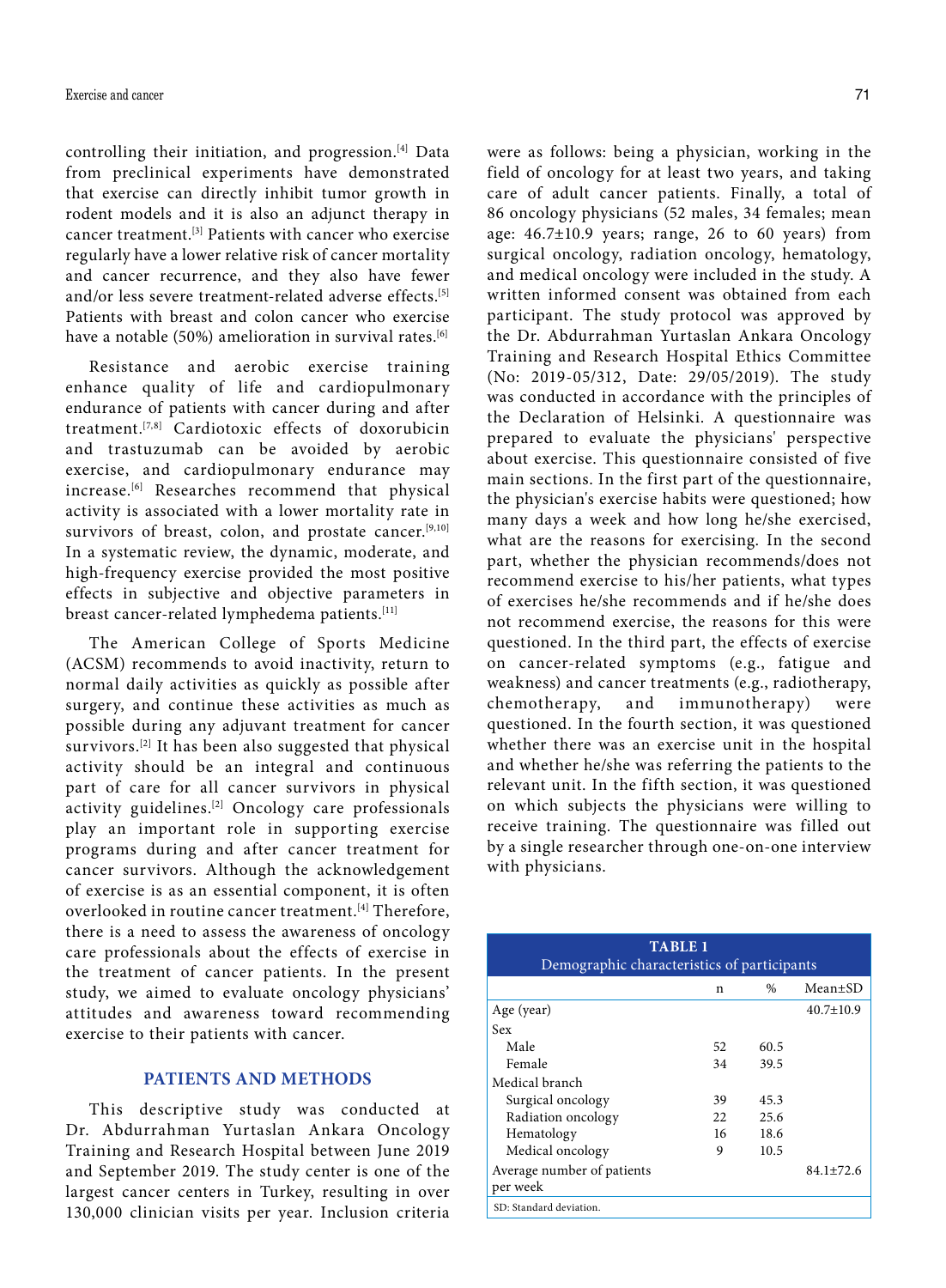# **Statistical analysis**

Statistical analysis was performed using the SPSS for Windows version 16.0 (SPSS Inc., Chicago, IL, USA). Descriptive data were expressed in mean ± standard deviation (SD), median (min-max) or number and frequency. The chi-square test

| <b>TABLE 2</b>                                                     |              |      |               |                                                                       |  |  |  |  |  |
|--------------------------------------------------------------------|--------------|------|---------------|-----------------------------------------------------------------------|--|--|--|--|--|
| Questionnaire results                                              |              |      |               |                                                                       |  |  |  |  |  |
| Questionnaire                                                      | $\mathbf n$  | $\%$ | Mean±SD       | %<br>$Mean \pm SD$<br>Questionnaire<br>n                              |  |  |  |  |  |
| 1. Section                                                         |              |      |               | 3. Section                                                            |  |  |  |  |  |
| Do you exercise regularly?,                                        |              |      |               | Does exercise reduce the frequency                                    |  |  |  |  |  |
| Yes                                                                | 20           | 23.3 |               | of cancer-related symptoms                                            |  |  |  |  |  |
| No                                                                 | 66           | 76.7 |               | (weakness, fatigue, etc.)?                                            |  |  |  |  |  |
| If your answer is Yes                                              |              |      |               | Yes<br>72<br>83.7                                                     |  |  |  |  |  |
| (physicians who exercise regularly)<br>answer the questions below? |              |      |               | N <sub>0</sub><br>$\overline{4}$<br>4.7<br>I don't know<br>10<br>11.6 |  |  |  |  |  |
| a. How many years have you                                         |              |      | $6.9 + 5.2$   | Does exercise increase the                                            |  |  |  |  |  |
| been exercising regularly?                                         |              |      |               | effectiveness of chemotherapy?                                        |  |  |  |  |  |
| b. How many days a week do you                                     |              |      | $3.4 \pm 1.6$ | Yes<br>63<br>73.3                                                     |  |  |  |  |  |
| exercise regularly?                                                |              |      |               | N <sub>0</sub><br>18<br>20.9                                          |  |  |  |  |  |
| c. What is your total exercise                                     |              |      | $4.0 \pm 1.4$ | I don't know<br>5<br>5.8                                              |  |  |  |  |  |
| time weekly (hours)?                                               |              |      |               | Does exercise increase the                                            |  |  |  |  |  |
| d. What type of exercise do you                                    |              |      |               | effectiveness of radiotherapy?                                        |  |  |  |  |  |
| do?                                                                |              |      |               | Yes<br>55<br>64                                                       |  |  |  |  |  |
| Aerobic                                                            | 5            | 75   |               | No<br>23<br>26.7                                                      |  |  |  |  |  |
| Strengthening                                                      | 15           | 25   |               | I don't know<br>8<br>9.3                                              |  |  |  |  |  |
| e. Why do you exercise?                                            |              |      |               | Does exercise increase the                                            |  |  |  |  |  |
| Increase aerobic capacity                                          | 6            | 30   |               | effectiveness of immunotherapy?                                       |  |  |  |  |  |
| Increase muscle strength                                           | 3            | 15   |               | 69<br>80.2<br>Yes                                                     |  |  |  |  |  |
| Other (losing weight, healthy                                      | 11           | 55   |               | N <sub>0</sub><br>9<br>10.5                                           |  |  |  |  |  |
| life, reducing stress, etc.)                                       |              |      |               | I don't know<br>8<br>9.3                                              |  |  |  |  |  |
| 2. Section                                                         |              |      |               | 4. Section                                                            |  |  |  |  |  |
| Do you recommend your patients to                                  |              |      |               | Is there an exercise unit for cancer                                  |  |  |  |  |  |
| exercise?                                                          |              |      |               | patients in your hospital?                                            |  |  |  |  |  |
| Yes                                                                | 10           | 88.4 |               | 18.6<br>Yes<br>16                                                     |  |  |  |  |  |
| N <sub>0</sub>                                                     | 76           | 11.6 |               | N <sub>0</sub><br>75.6<br>65<br>5                                     |  |  |  |  |  |
| If your answer is No, answer the<br>questions below?               |              |      |               | I don't know<br>5.8<br>If your hospital has an exercise unit          |  |  |  |  |  |
| a. I didn't know that I should                                     |              |      |               | for cancer patients, would you direct                                 |  |  |  |  |  |
| recommend exercise to                                              |              |      |               | your patients?                                                        |  |  |  |  |  |
| patients                                                           |              |      |               | Yes<br>86<br>100                                                      |  |  |  |  |  |
| b. I don't have enough time to                                     | 1            | 9.1  |               | No<br>$\mathbf{0}$<br>$\mathbf{0}$                                    |  |  |  |  |  |
| recommend exercise                                                 |              |      |               | If your answer is No, why?                                            |  |  |  |  |  |
| c. I don't know where to refer                                     |              |      |               | a. I think exercise is dangerous                                      |  |  |  |  |  |
| patients for exercise program                                      |              |      |               | for cancer patients                                                   |  |  |  |  |  |
| d. I don't have enough training                                    |              |      |               | b. I think that exercise will                                         |  |  |  |  |  |
| to recommend exercise                                              |              |      |               | increase symptoms associated                                          |  |  |  |  |  |
| e. I don't know what type of                                       |              |      |               | with cancer                                                           |  |  |  |  |  |
| exercise to recommend                                              |              |      |               | c. I don't think that exercise is                                     |  |  |  |  |  |
| f. I don't know what I should pay                                  | 1            | 9.1  |               | effective in cancer patients                                          |  |  |  |  |  |
| attention when recommending                                        |              |      |               | 5. Section                                                            |  |  |  |  |  |
| exercise                                                           |              |      |               | Which of the following topics would                                   |  |  |  |  |  |
| g. I don't know when patients                                      | 1            | 9.1  |               | you like to receive training on?                                      |  |  |  |  |  |
| should start exercise after                                        |              |      |               | a. The effect of exercise on<br>7<br>6                                |  |  |  |  |  |
| surgery or radiotherapy                                            |              |      |               | cancer                                                                |  |  |  |  |  |
| h. I think exercise can be                                         |              |      |               | b. The effect of exercise on<br>7<br>8.1                              |  |  |  |  |  |
| dangerous for cancer patients                                      |              |      |               | the treatments (chemo-                                                |  |  |  |  |  |
| and can not be safe<br>i. I think that exercise will               | 1            | 9.1  |               | therapy, radiotherapy,                                                |  |  |  |  |  |
| increase the cancer-related                                        |              |      |               | immunotherapy)                                                        |  |  |  |  |  |
| symptoms (fatigue, pain)                                           |              |      |               | c. Issues to be considered while<br>4.7<br>$\overline{4}$             |  |  |  |  |  |
| $a+b+c+d+e+f+g$                                                    | 1            | 9.1  |               | recommending exercise<br>$d. a+b$<br>3<br>3.5                         |  |  |  |  |  |
| k. $a+c+e+f+g+h$                                                   | $\mathbf{1}$ | 9.1  |               | e. $a+b+c$<br>61<br>70.9                                              |  |  |  |  |  |
| $l.$ d+e+f                                                         | 3            | 27.3 |               | f. None<br>5<br>5.8                                                   |  |  |  |  |  |
| $m. b+d+e+f$                                                       | 1            | 9.1  |               |                                                                       |  |  |  |  |  |
| $n. c+g$                                                           | 1            | 9.1  |               | SD: Standard deviation.                                               |  |  |  |  |  |
|                                                                    |              |      |               |                                                                       |  |  |  |  |  |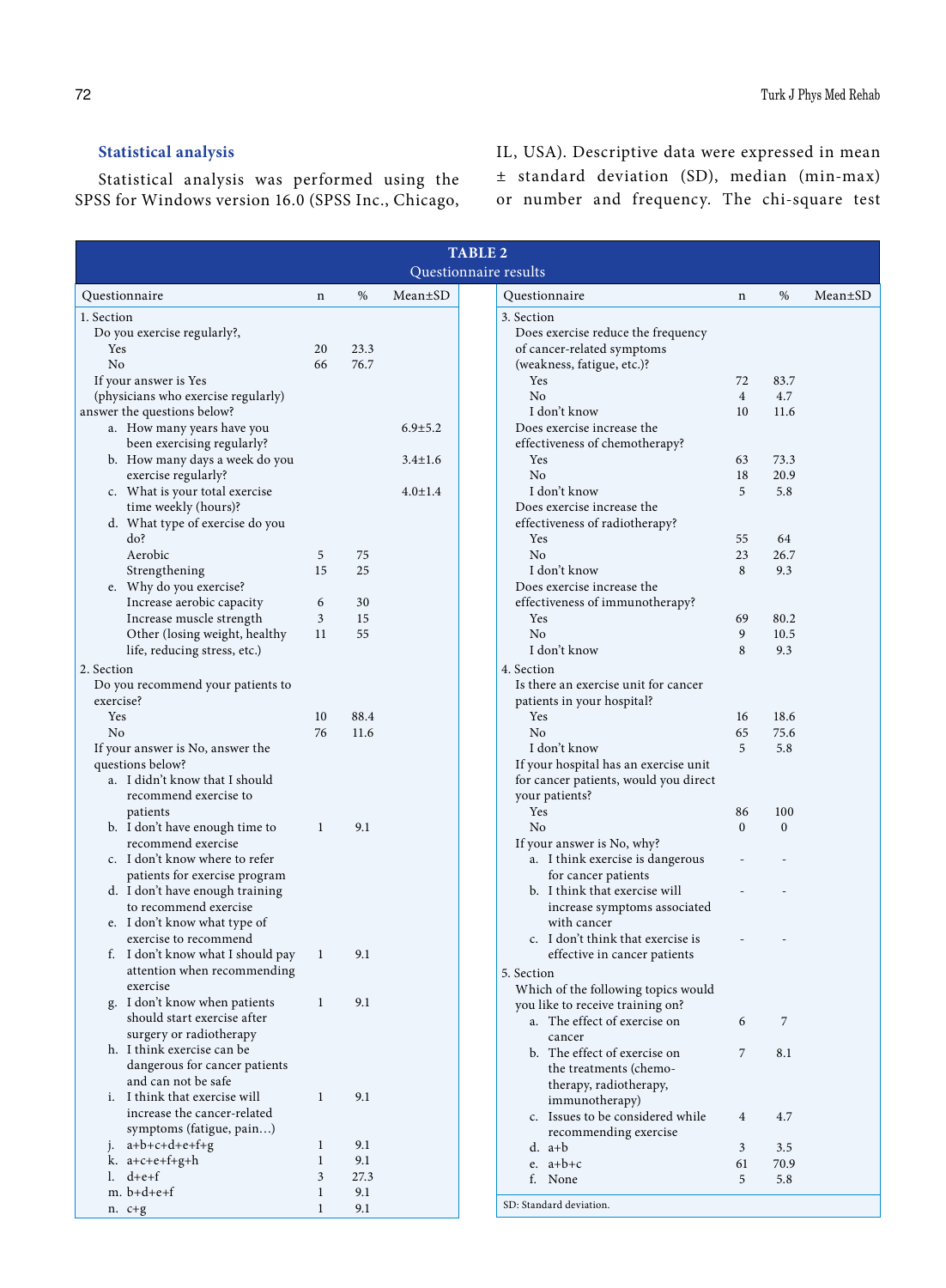| <b>TABLE 3</b><br>The distribution of age, professional year, weekly examined patients, and sex of physicians who<br>exercise regularly and not exercise regularly |                             |               |                 |                                 |      |                 |           |  |  |  |
|--------------------------------------------------------------------------------------------------------------------------------------------------------------------|-----------------------------|---------------|-----------------|---------------------------------|------|-----------------|-----------|--|--|--|
|                                                                                                                                                                    | Exercise regularly $(n=20)$ |               |                 | Not exercise regularly $(n=66)$ |      |                 |           |  |  |  |
|                                                                                                                                                                    | $\mathbf n$                 | $\frac{0}{0}$ | $Mean \pm SD$   | $\mathbf n$                     | $\%$ | $Mean \pm SD$   | p         |  |  |  |
| Age (year)                                                                                                                                                         |                             |               | $43.9 \pm 13.0$ |                                 |      | $39.7 \pm 10.1$ | $0.138*$  |  |  |  |
| Professional year (year)                                                                                                                                           |                             |               | $20.4 \pm 13.5$ |                                 |      | $16.0 \pm 10.5$ | $0.128*$  |  |  |  |
| Number of patients per week                                                                                                                                        |                             |               | $86.5 \pm 72.5$ |                                 |      | $83.3 + 73.1$   | $0.865*$  |  |  |  |
| <b>Sex</b>                                                                                                                                                         |                             |               |                 |                                 |      |                 | $0.041**$ |  |  |  |
| Female                                                                                                                                                             | $\overline{4}$              | 4.7           |                 | 30                              | 34.9 |                 |           |  |  |  |
| Male                                                                                                                                                               | 16                          | 18.6          |                 | 36                              | 41.9 |                 |           |  |  |  |
| SD: Standard deviation; * Independent sample t-test; ** Chi-square test.                                                                                           |                             |               |                 |                                 |      |                 |           |  |  |  |

and Fisher's exact test were used to compare the categorical differences between the groups. The Student's t-test was performed to compare parametric variables. A  $p$  value of <0.05 was considered statistically significant.

### **RESULTS**

Demographic characteristics of the participants are shown in Table 1. A total of 23.3% (n=20) of the physicians who answered the questionnaire exercised regularly and 76.7% (n=66) did not. Of 20 physicians who exercised regularly, 75%  $(n=15)$  preferred aerobic exercise, while 25%  $(n=5)$ preferred strengthening exercises. When the reasons for exercise were questioned, exercise increased the aerobic capacity in 30% (n=6) and increased muscle strength in 15% (n=3). The remaining 55% (n=11) of the participants reported several reasons such as losing weight, living healthy, and stress-free (Table 2). Of the participants, 50% (n=10) were surgical oncologists, 35% (n=7) were radiation oncologists, and 15% (n=3) were medical oncologists. When all of the physicians who exercised (n=20) and those who did not (n=66) were evaluated together, 88.4% of the physicians recommended exercise to their patients. All of the physicians who exercised regularly (n=20) recommended exercise to their patients, while 84.8% (n=56) of the physicians who did not exercise regularly (n=66) also recommended exercise.

There were three reasons for not recommending exercise for 27.3% (n=3) participants: "I don't have enough training to recommend exercise; I don't know which type of exercise to recommend; and I don't know what I should pay attention while recommending exercise." All of the physicians reported that if there was an exercise unit in the hospital, they would have referred their patients to this unit (Table 2).

A total of 83.7% (n=72) of the physicians considered that exercise reduced the symptoms associated with cancer. In addition, 73.3% (n=63), 64% (n=55), and 80.2% (n=69) of the physicians believed that exercise increased the effectiveness of chemotherapy, radiotherapy, and immunotherapy, respectively.

When the physicians were asked about which subjects they were willing to be trained in exercisecancer relationship, 70.9% (n=61) desired to receive training on three subjects: the effect of exercise on cancer, and the effect of exercise on the applied treatments, and issues to be considered while recommending exercise.

There was no significant difference between the physicians who exercised regularly (n=20) and those who did not (n=66) in terms of age, professional year, and number of patients examined weekly (Table 3). According to sex distribution, the number of physicians who did not exercise regularly was significantly higher among female participants (p=0.04). In addition, 45.5% of the physicians who did not exercise regularly were women and 54.5% were men (Table 3).

## **DISCUSSION**

In the current study, we evaluated oncology physicians' attitudes and awareness toward recommending exercise to their patients with cancer. According to the study results, the majority of oncology physicians (87.2%) recommended exercise to their patients with cancer, although they also needed to receive training on this subject. One of the most interesting results is that regular exercise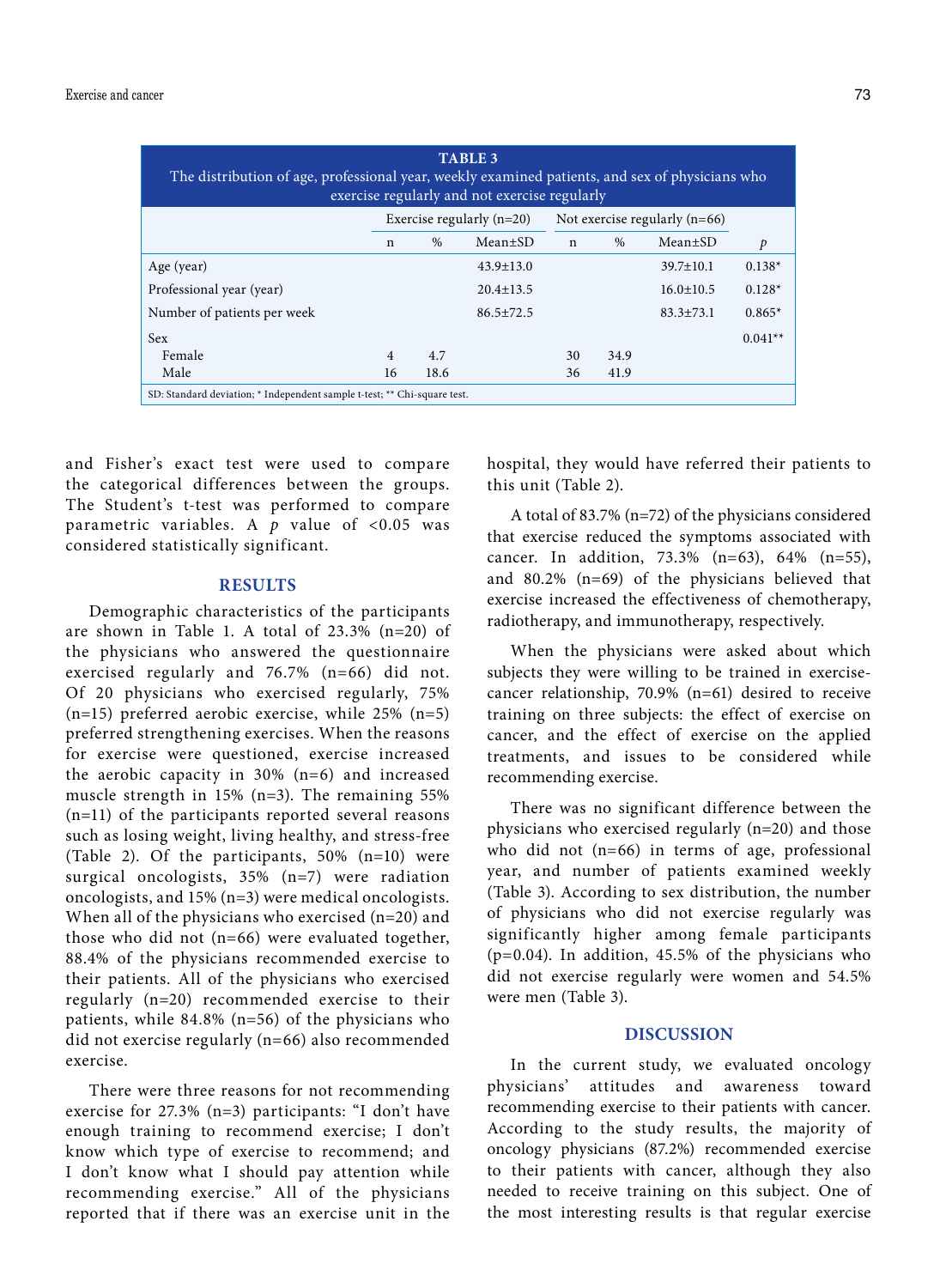habit is low (23.3%) among physicians; however, they recommended exercise to their patients.

Several studies have shown that the physicians who exercise regularly exercise about three days a week or 4 h a week and prefer aerobic exercise more.[1,12] The current guidelines recommend at least 150 min of aerobic exercise and two or three days of strength exercise weekly.<sup>[2]</sup> In recent years, the Canadian National Survey have revealed that most of the oncologists believe that the exercise during cancer treatment is beneficial (62.0%), important (55.8%), and safe (63.1%) for patients with cancer.<sup>[12]</sup> Our findings are also consistent with this study.

In our study, 83.7% of the physicians reported that exercise reduced the symptoms associated with cancer. In a study, Schwartz et al.[13] found that exercise prevented or reduced many adverse effects of cancer treatments, such as fatigue, muscle weakness, decreased cardiorespiratory endurance, and impaired quality of life. Consistent with these findings, the physicians in our study considered that exercise increased the effectiveness of chemotherapy (73.3%), radiotherapy (64%), and immunotherapy (80.2%). Preclinical studies have also demonstrated that exercise regulates intratumoral vascular maturity, hypoxia, and perfusion and increases the anti-tumor immune responses.<sup>[4,14]</sup> As a result of these mechanisms, exercise improves drug tolerance and increases the effectiveness of treatment.[15]

In our study, the most common three reasons for not recommending exercise were as follows: "I don't have enough training to recommend exercise; I don't know which type of exercise to recommend; and I don't know what I should pay attention while recommending exercise". In other words, the physicians did not have a clear information about which exercise, when, and how they should recommend it. Similar results were also reported in the Nadler's<sup>[1]</sup> study; approximately 80% of oncology care providers reported that they did not have adequate knowledge about how and when they could refer exercise programs for their cancer patients. Oncologists need to collaborate with physical therapy and rehabilitation specialists about exercise recommendations. A multidisciplinary team work is required among oncology and physical therapy rehabilitation units. Oncologists particularly focus on the primary disease and, during daily hard work, supportive care is often neglected. When cancer patients are diagnosed with cancer and a treatment plan is created, an exercise prescription should be also included in this plan. The time of the first diagnosis

of cancer is the best time to begin exercise. This is also the most teachable moment for the patient with cancer. Exercise allows patients to participate actively in their treatment.<sup>[6]</sup> Patients should be consulted to the physical therapy and rehabilitation specialist during this initial period and an individualized exercise prescription should be developed. Type and stage of cancer, degree of disability, and presence of comorbidities should be taken into account while developing an exercise program. Scimeca et al.<sup>[16]</sup> underlined the fact that all evidences supported the individualized training protocols for patients with cancer to improve the quality of life of patients both during and after cancer treatments.

Several international guidelines recommend regular exercise program for cancer prevention. The American Cancer Society, National Comprehensive Cancer Network, American Society of Clinical Oncology, ACSM, Exercise & Sports Science Australia, British Association of Sports and Exercise Science recommend cancer patients to avoid inactivity and perform moderate-to-high intensity aerobic exercises and strengthening exercises regularly.[17-22] Researches have supported that aerobic and resistance exercise training increases the quality of life and cardiorespiratory endurance of patients with cancer during and after treatment, and physical activity decreases mortality in survivors of colon, breast, and prostate cancer.[3,9,10,23] In our study, we were unable to question the knowledge of the physicians about these guidelines, which is one of the limitations of the study. Furthermore, there is no national exercise guideline for cancer patients in Turkey, yet. Nadler et al.[1] reported that 69% of oncology care professionals were not aware of any exercise guidelines for patients with cancer. Another limitation of our study is that the validity and reliability study of this questionnaire has not been done, yet. In the literature, there is no valid questionnaire on this topic. Of note, in previous studies, it was reported that physicians thought that exercise might be harmful for cancer patients.[7] However, there is no such result in our study. Nevertheless, while planning the exercise program, cancer treatment modalities and comorbidities should be considered for each patient individually.<sup>[24]</sup>

In conclusion, there is growing evidence that exercise is effective in preventing cancer, increasing the effectiveness of cancer treatments, and preventing relapses. In addition, oncologists have increased their awareness on this issue in recent years. Oncologists particularly focus on the primary disease and, during